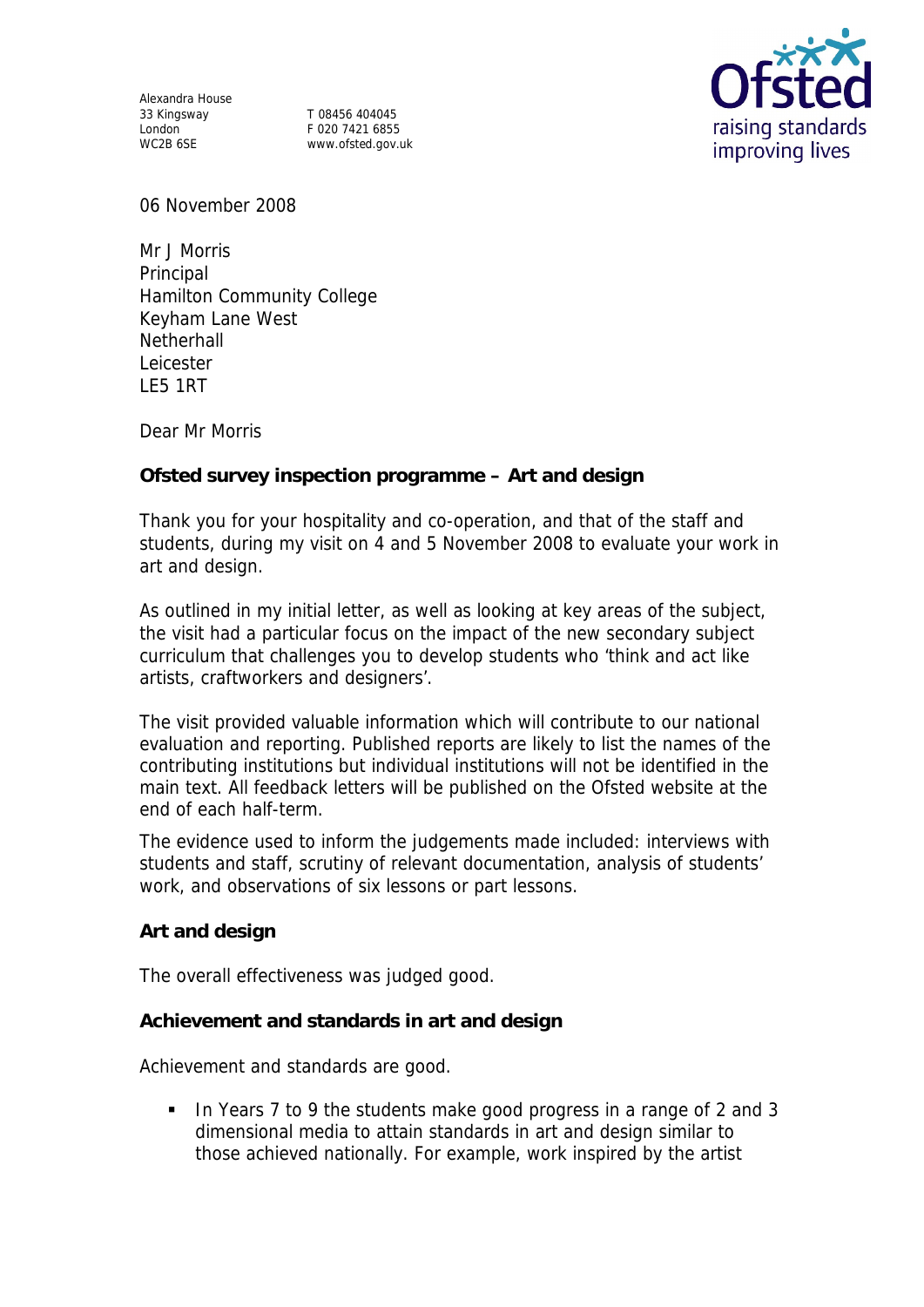Salvador Dali and that inspired by the 'Green Man' show that by Year 9 students are able to express imagination and refine technical skills.

- Students with wide ranging ability, including those with learning difficulties and/or disabilities, develop the confidence to use art media boldly. Sketchbook work contains striking imagery and mark-making, often where students use their skills to capture and interpret observations. For example, drawings of natural form using four media.
- In art and design students make good progress in developing literacy skills, which tests indicate are very low overall on entry. The impact of teachers who illustrate the meaning of technical terms, is positive in extending the vocabulary used by students. Whilst presenting writing in art challenges many students, they are impressive in discussion.
- In Years 10 to 11 students continue to make good progress, achieving high examination grades in their GCSE and BTEC Certificate and Diploma courses. Lively, colourful and interesting work in 2 and 3 dimensional media builds on students' skills developed in Years 7 to 9. However, their creative use of digital media remains underdeveloped.
- Boys and girls respond enthusiastically to projects that draw on their observations of art, craft and design in the world outside school, having a practical as well as an aesthetic function; for example, their designs and constructions of fantasy shoes and boots. Students sustain vision and effort to combine creative ideas with skilled craftsmanship.
- Students' sketchbooks indicate that their knowledge and understanding about the work of different artists, craftworkers and designers underpins the development of more individual work in Years 10 and 11. Whilst students depend on teachers' initial direction, they interpret a range of stimuli, ranging from Pieter Claesz to the Boyle family.
- Boys and girls with different abilities look forward to their art and design lessons and appreciate the inclusive teaching and support. Challenging concepts made easy to understand by effective teachers have a positive impact on students' self-esteem and desire to achieve. Students use the subject well to communicate their views and feelings.
- The students interviewed valued their art and design lessons and considered patience, determination, organisation and listening, skills they developed and applied in other subjects. One student expressed the view that the subject enabled him to learn more generally, through observation. Continuity onto art related courses after leaving is good.

**Quality of teaching and learning in art and design**

Teaching and learning in art and design are outstanding.

- Stimulating and unpredictable teaching has a very positive impact on students' learning. The quantity and quality of students' achievements, their positive views about art and design lessons and the records of internal monitoring and evaluation, indicate that the very high quality of teaching and support observed during the visit is sustained.
- Lessons are thoughtfully planned, using knowledge of the students and analysis of their previous responses, to prepare interesting and engaging activities. Teachers not only share their objectives in easy to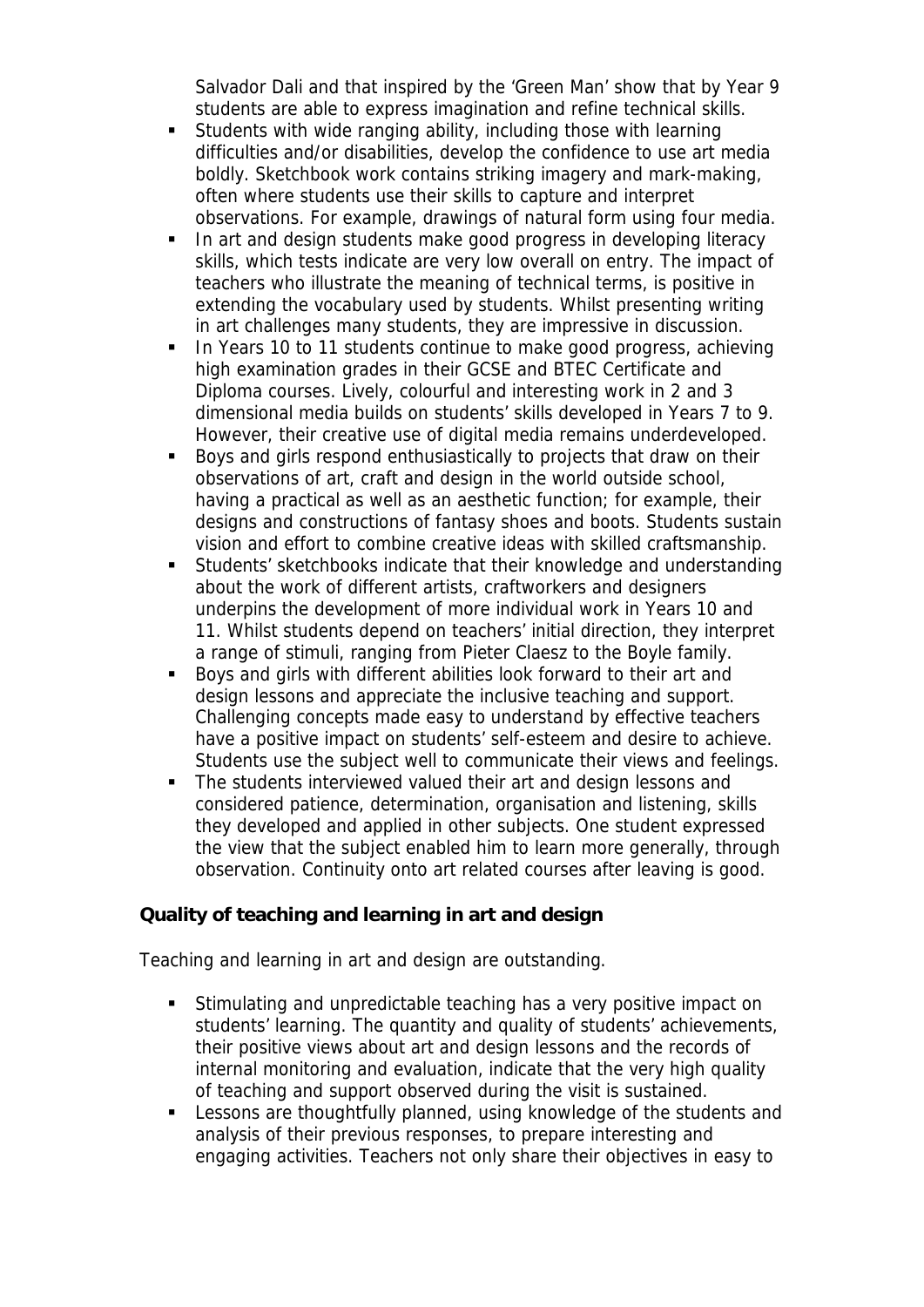understand language at the start of lessons, but very effectively reveal how the programme of activities has been designed to achieve them.

- **Teachers and the learning support assistant create a welcoming but** challenging environment for learning. A brisk, business-like lesson pace is punctuated with well managed whole group discussion and constructive one-to-ones which build on what individual students can do. Adults communicate in a way that balances passion for the subject with credibility as an adult in tune with the world outside school.
- Teaching and support staff contribute to a positive ethos for learning by using praise to students when given the opportunity. The learning support assistant also openly expresses her enthusiasm for teachers' efforts and students mirror this. In several lessons observed teachers were rewarded by compliments from the students about the lesson. One student shared her ambition to become an art and design teacher.
- Visual communication is exploited effectively through inspiring displays which make high expectations explicit, short and sharp but informative demonstrations, and expertly prepared powerpoint presentations which model the selection and composition of imagery and text expected of the students. In one lesson the teacher used personal artefacts poignantly to prepare the students for a topic about war art and artists.
- Knowledge of individual students is well matched to teaching strategies used. For example, in one lesson whilst most students explored ideas through drawings in their sketchbooks, two boys were encouraged to use their spatial skills to model directly in card. In another, a student expressed his understanding of 'ephemeral art' through an exquisitely crafted maquette using strips of vegetable pinned together spirally.

## **Quality of the curriculum in art and design**

The curriculum in art and design is good.

- Students are able to develop their visual and tactile skills through regular use of two and three dimensional media on a variety of scales. Whilst textiles is an area being developed, the interface between two and three dimensions is nevertheless encouraged through relief work and units of work which explore surface. However, digital media is underdeveloped as a creative tool to develop still or moving imagery.
- A wide range of artists, craftworkers and designers are introduced to students. Some projects are particularly successful in promoting students' critical skills by juxtaposing different artists to compare and contrast who share a coherent element to their work. For example, reference to Andy Goldsworthy, Karl Blossfeldt and Antonio Gaudi illustrated the use of different media to interpret organic forms.
- Students encounter the work of artists, craftworkers and designers through secondary sources, through examples of teachers' own work and occasionally through a visiting artist or gallery visit. Work inspired by a graphic designer and visit to an exhibition of sculpture in the city show that the curriculum builds effectively around these events. Nevertheless, not enough students experience these currently.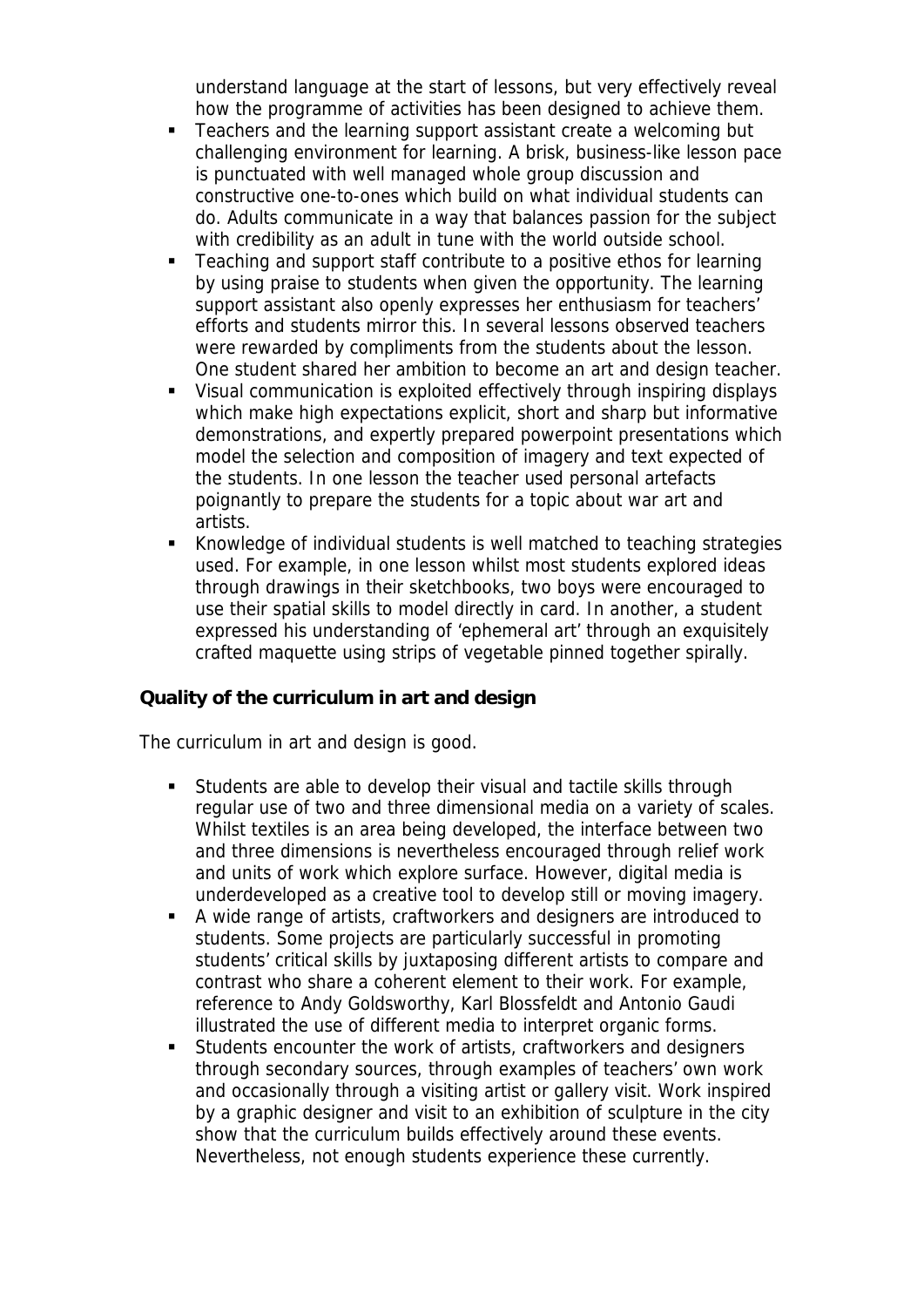- At Key Stage 3 a recently introduced initiative has linked learning in art and design with humanities and the whole school focus on improving students' literacy. Whilst it is too early to evaluate the impact it has exposed the need for a Key Stage overview which identifies clearly the progression required in art and design in different curriculum contexts.
- At Key Stage 4 a range of courses exist to match students to examinations of varying length and difficulty. Vocationally related courses are growing in popularity with the students. Teachers select interesting subject matter that strengthens their relevance to students and the world of work. For example, students responded well to an advertising project observed, themed 'Protect me from what I want'.

**Leadership and management of art and design**

The leadership and management of art and design are good.

- The subject is very well led by example. The subject leader is an inspiration to other teachers and support staff, including other art and design colleagues. The subject successfully retains a distinctive identity in the school but contributes effectively to the development of the arts faculty of which it is part, specialist technology college targets and whole school priorities, for example to raise students' literacy.
- Vision for the subject is expressed in few, but carefully chosen words that are directly related to the experiences enjoyed by students. For example, the department defines its ethos as 'powerful in awakening students' self-belief and self-esteem, promoting learning participation and achievement'. Inspection evidence concurs with this statement.
- Subject staff are continuously reflective and self-critical, driven by their ambitions for the students. Whilst this is not necessarily captured in a self-evaluation document, well informed priorities and challenging targets drive the work of the teaching team and improvement plans.
- An effective balance is achieved between a coherent curriculum, consistently high quality teaching and opportunities for individual staff to make a personal stake in success through their own innovation.
- The subject is well placed to make a significant contribution to national initiatives. Networking does take place but the high priority given to supporting the students at Hamilton by developing exemplary teaching, makes analysing and articulating success to others a low priority, both internally and externally. Enrichment opportunities could be missed.
- Evaluation by senior staff is accurate. Senior staff do not underestimate the contribution of the art and design team to the whole school. Additional roles and responsibilities given to subject staff are a measure of the influence that staff are encouraged to exert at middle management level. Support at senior level for the development of the subject is evident, for example the development of a new textile 'pod'.

**Subject issue: The impact of provision on students' ability to 'think and act like artists'** 

This is satisfactory.